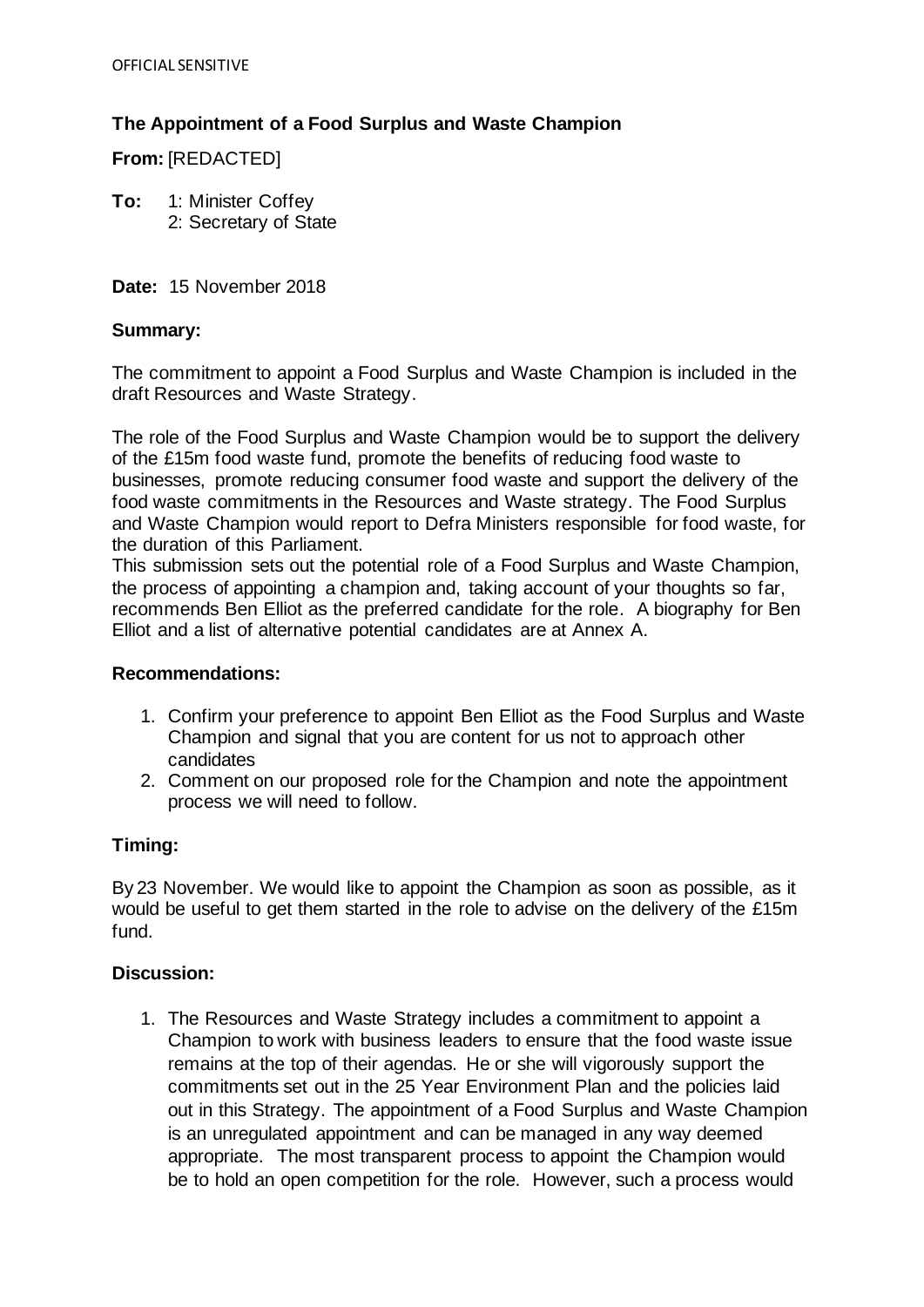take time and we know you are keen to appoint quickly to influence delivery of the food redistribution fund. We have therefore considered a number of potential candidates for the Food Surplus and Waste Champion role. You have put forward Ben Elliot as your preferred candidate, and taking this into account as well as his suitability, we recommend Ben Elliott for this role. A list of alternative candidates and a biography for Ben Elliot can be found in Annex A and B.

- 2. Ben Elliot has been active in the food waste prevention sphere. He played a central role in driving forward the proposal for a £15m redistribution fund you announced at conference collaborating with FareShare and the Felix Project. Ben Elliot also has proven expertise in bringing organisations together to find solutions and has indicated he is keen to work closely with Defra to deliver the £15m food redistribution fund. Other potential champions we have identified . We have not approached alternate candidates to determine if they would be interested in such a role. **Are you content with that?** are [Redacted]
- 3. The department has already appointed a Tree Champion and propose to follow the same recruitment process. The next steps in appointing the role will be:
	- Complete due diligence check on the preferred candidate, to ensure that the successful candidate is suitable for the role.
	- Confirm how much time the candidate can contribute to this role, and for how long the candidate will be in the role. For comparison, the Tree Champion volunteers four days a month, and was appointed for a year.
	- Seek No.10 approval for the appointment. When appointing the Tree Champion, No 10 were heavily involved and sought thorough background checks on the successful candidate.
	- Write terms and conditions which will need to go through lawyers.
	- Terms and conditions signed off by SoS.
	- Candidate officially interviewed by SoS.
	- Terms of reference of reference written and signed off by SoS.
	- Terms of reference cleared and put on gov.uk.
	- Comms team prepare for announcement.